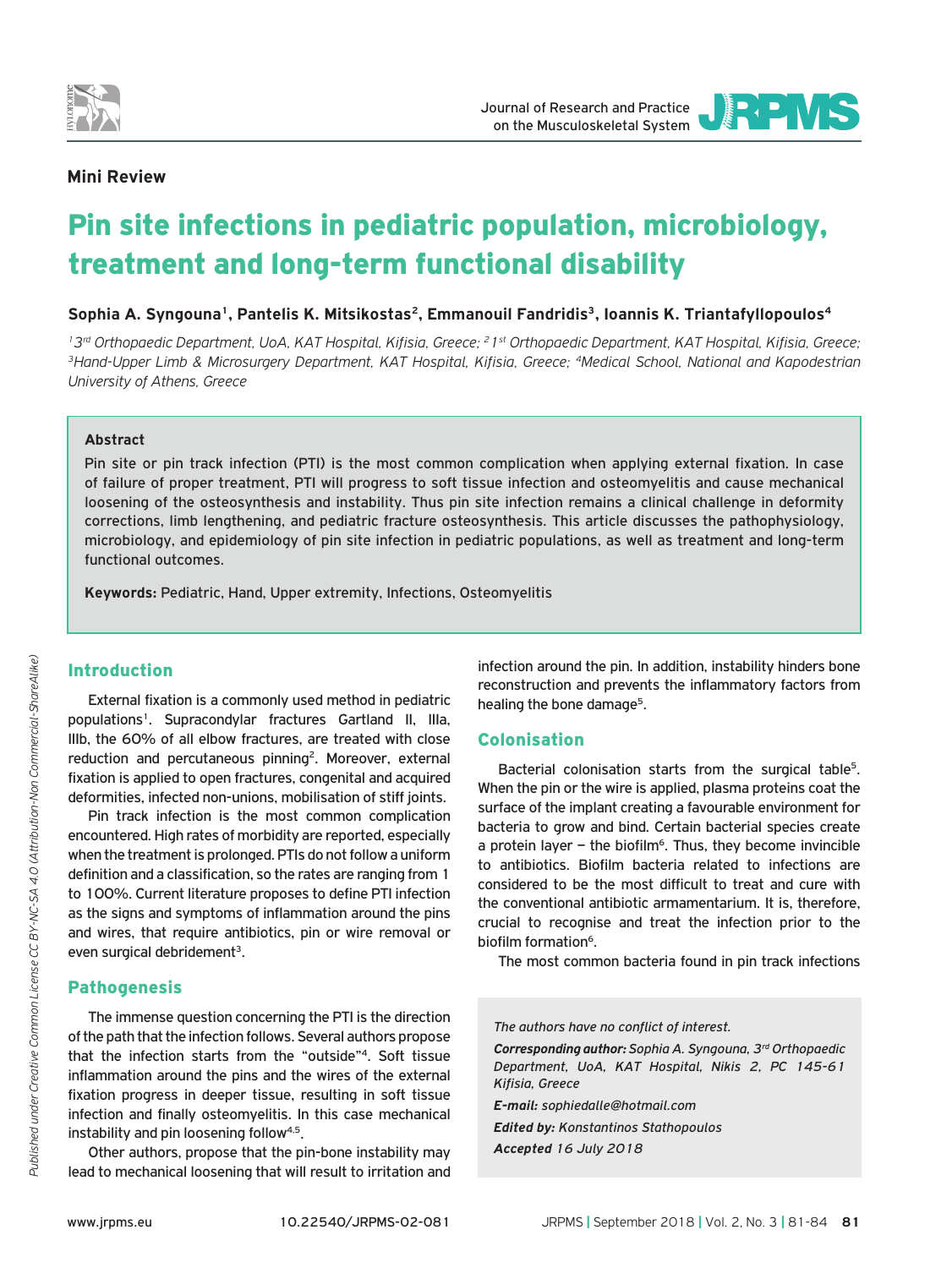are Staphylococcus epidermidis, S. aureus and Escherichia coli 7. Staphylococci species cause the most frequent biofilmrelated infections7. Staphylococci thrive on the human skin and therefore percutaneous pinning results insertion of the bacteria in the soft tissue around the implant. Mixed flora, in some rare cases, increases the level of difficulty in treatment and post-operative care.

## Classification

Current literature lacks a uniform classification of PTI. Some studies propose to classify the infection considering subjective signs and symptoms as pain, clinical signs of irritation and infection, radiological signs or microbiological diagnosis of infection. Nevertheless, there is no systemic methodology for describing the PTI and estimating the severity of the infection.

Clint et al. classification, based on clinical signs as pain and erythema propose the terms "good", "bad" and "ugly" whereas Santy et al. propose "calm", "irritated" and "infected"8,9. Other authors describe the depth of the infection starting from the skin and its progress to the soft tissue and finally the os or even the presence of purulent discharge<sup>1</sup>. Using the radiological signs of pin loosening studies classify PTI considering the osteolysis around the pins. Response to antibiotics and surgical drainage has also been used as a form of classification of the severity of the infection.

### Prevention

Prevention of the pin track infection should start with the planning of the surgical strategy and with the choice of the suitable implant. Respect for the mechanical stability during the external fixation and the choice of the fixator seem to be key points. Parameswaran et al. suggested that monolateral and hybrid fixators have a higher incidence of PTI than ring fixator<sup>10</sup>. In addition, the combination of half pins and fine wires in hybrid fixator seems more beneficial<sup>1,2,8</sup>.

Moreover, selection of the patients that are treated with external fixation is a crucial part of the prevention. Patients with diabetes, immunodeficiency, fever or pulmonary infections should be carefully excluded. Insertion of an implant in such cases may be subject to inflammation and pin infection, so conservative treatment is preferable<sup>4</sup>. In the case that we are obliged to use an implant, the physician should take precaution in order to minimise the risk of infection.

### Surgical technique

The application of the pins or wires is of great importance. The insertion should be as atraumatic as possible. Minimum trauma requires proper surgical design of the fixator, high surgical skills and suitable surgical equipment. Percutaneous pinning should respect the layers of the skin, soft tissue and bone<sup>1,2,8</sup>. The incision should comply with the diameter of the pin. The surgeon should select immediate subcutaneous bone surfaces in order to avoid soft tissue iatrogenic damage. Wires should not be drilled through soft tissue. The drilling technique should follow manoeuvres, so that loosening is avoided. Traversed muscles should be stretched to avoid shortening. The drilling tools should be strong enough to avoid overheating that could cause thermal necrosis<sup>1,11-13</sup>. To avoid overheating the surgeon should ensure continuous cold saline irrigation<sup>1</sup>. Moreover, for half pin implantation pre-drilling is needed. A "no-touch" technique for pin insertion, described by Davie's, using chorhexidine or alcoholic iodine-soaked swabs to handle the implant, is widely recommended<sup>12</sup>.

### Post-operative management

The careful post operating management of the external fixation, especially in pediatric populations, is crucial. The optimal pin care is not yet established as a patterned protocol. The physicians follow their subjective experience and clinical judgment. The methods described vary in all aspects, from the frequency of changing the dressings to the solutions and the materials used. According to the literature pin and wire cleaning is recommended every two days, starting 48 h from the surgery, in order to estimate any early signs of inflammation around the implant<sup>11,12</sup>. The frequency may vary from twice a day, once a day, weekly, or when needed according to each and every patient. The frequency of dressing changes may be altered as the postoperative period unfolds. If the pin sites are clean and dry, it is recommended to decrease the dressing changes to once a week $1,11,12$ .

Physicians use a wide variety of solutions for the postoperative care of pins and wires of the external fixation. Literature proposes water and soap, sterile water, normal saline, isopropyl alcohol, polyhexamethylene biguanide, chorhexidine aqueous, peroxide and alcoholic solutions<sup> $1,11$ </sup>.

Moreover, due to the lack of objective classification it is crucial that the management of the external fixation post operatively has continuity in medical observation. If possible, the same medical-nursing team or even the same physician should take care of the dressing changes.

#### Innovations

The direction of the research has been made towards implants with an antibacterial coating of the wire and the pins<sup>11,12</sup>. Antibiotic films or chemical substances such as hydroxyapatite, hydroxyapatite with chlorhexidine, silver nanoparticles, chlorhexidine, zinc or titanium oxide and micron-thin sol-gel films<sup>11,12</sup>. Pins coated with hydroxyapatite improve stabilization and fixation strength. Thus, osteolysis around the pins is reduced and the incidence of bone loosening and infections is lower.

Silver coated pins reduce antibacterial colonization resulting IN lower incidence OF PTI. Nevertheless, some authors reported diffusion of silver ions in the blood circulation that ruins intracellular function when entering the cells. Nano-titanium (TiO<sub>2</sub>) pins irritated b ultraviolet light, show antibacterial activity. Some clinicians introduce pins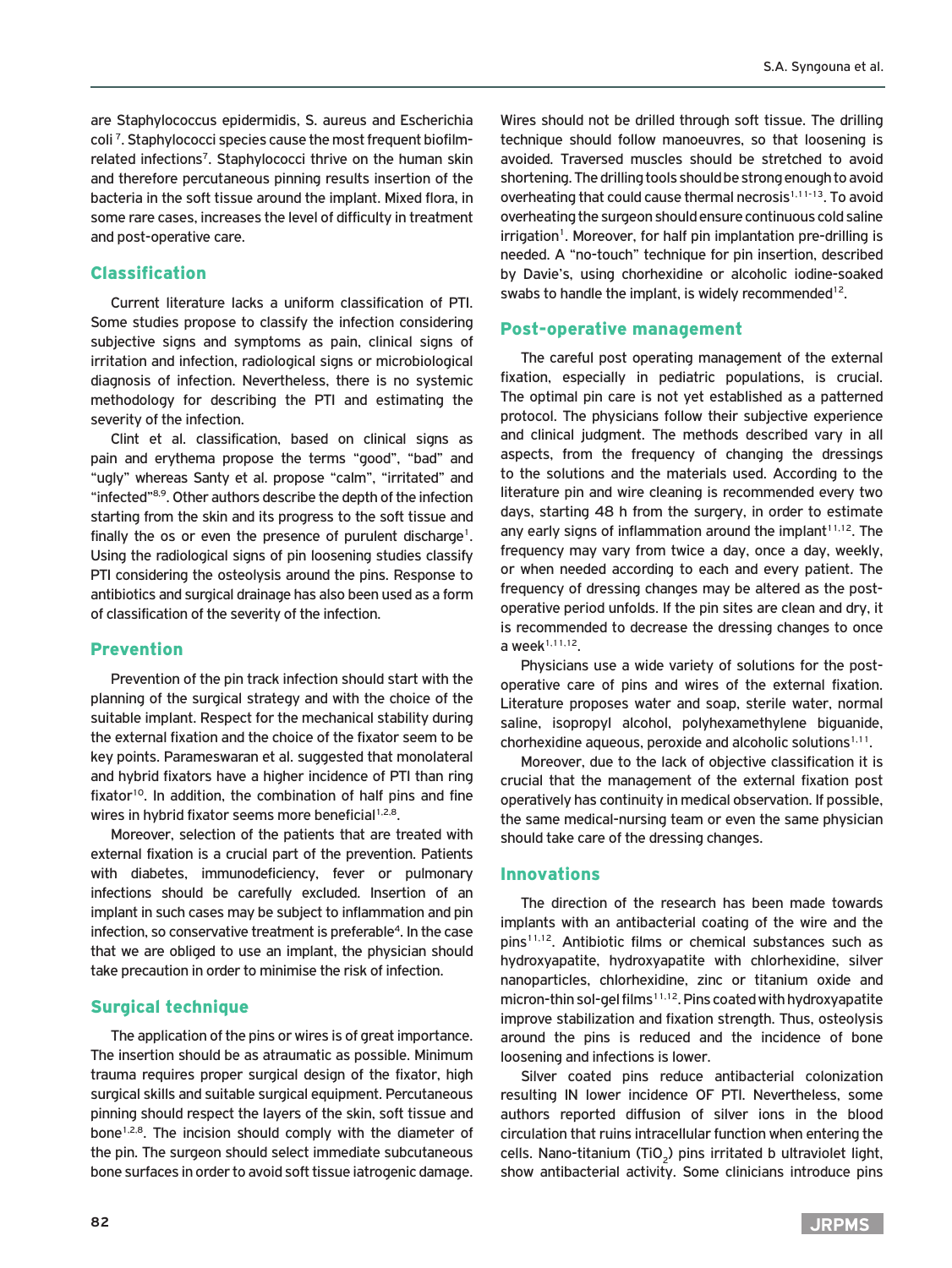coated with antibiotics that could lower the infections by creating an antibacterial environment $1.9$ .

## Treatment

The treatment of pin-track infections is a complicated algorithm that requires strategy and planning. The severity of the infection must be assessed and each and every patient must be classified and treated according to a patterned algorithm. Many authors propose the Checketts-Otterburn PTI classification as guide for treatment planning3. According to this classification the infections are divided into two categories, minor (grades 1-3) and major (grades 4-6). Grade 1 infection show slight redness and little discharge. The patients are treated with improved pin site care. Patients with grade 2 have red skin around the pins, discharge, pain and tenderness in the soft tissue. In addition to aggressive pin site care, Grade 2 patients receive oral antibiotics that they are altered after the results of the cultivations. Cases that do not respond to oral antibiotics upgrade to Grade 3. The affected pins are repositioned, pin site care is upgraded with more aggressive dressing changes twice a day and more specialized solutions. However, it is very important not to disturb the stability of the fixation, so it is advisable for many authors to change the "infected" pins or wires and reposition the external fixation.

The crucial point is that for all infections characterised as major (grade 4, 5 and 6) the external fixation device has to be removed. Grade 4 is a severe soft tissue infection involving more than one pin or wire, in association with pin loosening. When the above are combined with radiographic findings that show bone lesions or signs indicative of osteomyelitis, the infection is characterised as Grade 5.

Grade 6 indicates infection after the abandonment of the external fixation and the removal of all pins and wires. Pin tracks request surgical debridement and curettage.

Although pin track infections are very common, only in a few cases the complication is major. The majority of the infections respond to aggressive dressing changes. In these cases the frequency is increased. Cultivation with swabs from the pins is crucial for the antibiotic medication to be directed.

## Long-term functional outcome

Studies have been made to determinate the long-term functional outcome of pin-track infections in children. Supracodylar humeral fractures are the most common elbow fractures in pediatric orthopaedic traumatology. It is established that closed reduction and percutaneous pinning of displaced supracondylar humeral fractures is the gold standard treatment. The most common complication, alongside hardware failure and iatrogenic ischemia and nerve injury, is infection of the pin site. Clinical studies performed in a 20-year period revealed 21 of the 490 children (4,3%), who were admitted with pin track infection after closed reduction and osteosynthesis of displaced supracondylar humerus pediatric fracture with percutaneous pin fixation. The mean age was five years old, thirteen boys and eight girls, eleven left and ten right elbows<sup>12,14</sup>. According to Wilking's modification of the Gartland classification, there were 8 children presented fracture type II and 13 presented type III<sup>2,6</sup>. Pin configuration followed different patterns based on the different orthopaedic surgeon. 19 children, the 47% of the cases did not receive preoperative antibiotics. Children arrived at the emergency room and headed to the operating theatre in 35 to 77 hours, range 1 h to 14 days. The average surgical delay was 1 h to 23 h. The majority of the infections, (15 children), concerned superficial inflammation around the pin, while 6 children presented deep infection. Among them there was one case of osteomyelitis with septic arthritis, one osteomyelitis, one case of septic arthritis and three children with deep soft tissue infections. All children presented a variety of signs and symptoms including severe pain and irritation, discharge of the pin site, fever, lethargy, loss of appetite, fatigue, swelling, loosening or migration of the pins and lucency in the radiographic follow-up<sup>1,3</sup>.

The most interesting point of the study was the followup interview of these patients at the age of 18 years old. 15 of the 21 former-patients responded. All cases presented excellent DASH, quick DASH and PREE scores, and impeccable cosmetic result, full rotation of movement equal to the opposite extremity and reported no limitations in sports or everyday activities<sup> $1,10,15$ </sup>.

## **Conclusions**

Pin track infections are very common in the paediatric populations. There are many signs and symptoms presented and a wide variety of bacteria involved. There is no standardised classification widely accepted. Prevention of the pin track infections starts at the point 0, from the planning of the treatment, the surgical technique, to the post-operative management. There are plenty of innovations concerning the management of the infections, the solutions for the dressing changes and the implants used. The treatment differs according to the grade of each case and varies from aggressive dressing changes to intravenous antibiotics, removal of the implants and surgical debridement or/and curettage.

## *References*

- 1. Dimitri Ceri, Catherine Grumetz, Odile Desvachez, Sophie Pusateri, Pierre Dunand, and Eleftheria Samara. From prevention of pin-tract infection to treatment of osteomyelitis during paediatric external fixation. J Child Orthop 2016; 10(6):605–612.
- 2. Anjum R, Sharma V, Jindal R, Singh TP, Rathee N. Epidemiologic pattern of paediatric supracondylar fractures of humerus in a teaching hospital of rural India: A prospective study of 263 cases. Chin J Traumatol 2017; 20(3):158-160.
- 3. Shital N. Parikh, Marios G. Lykissas, Mazen Roshdy, Ronald C. Mineo, and Eric J. Wall. Pin tract infection of operatively treated supracondylar fractures in children: long-term functional outcomes and anatomical